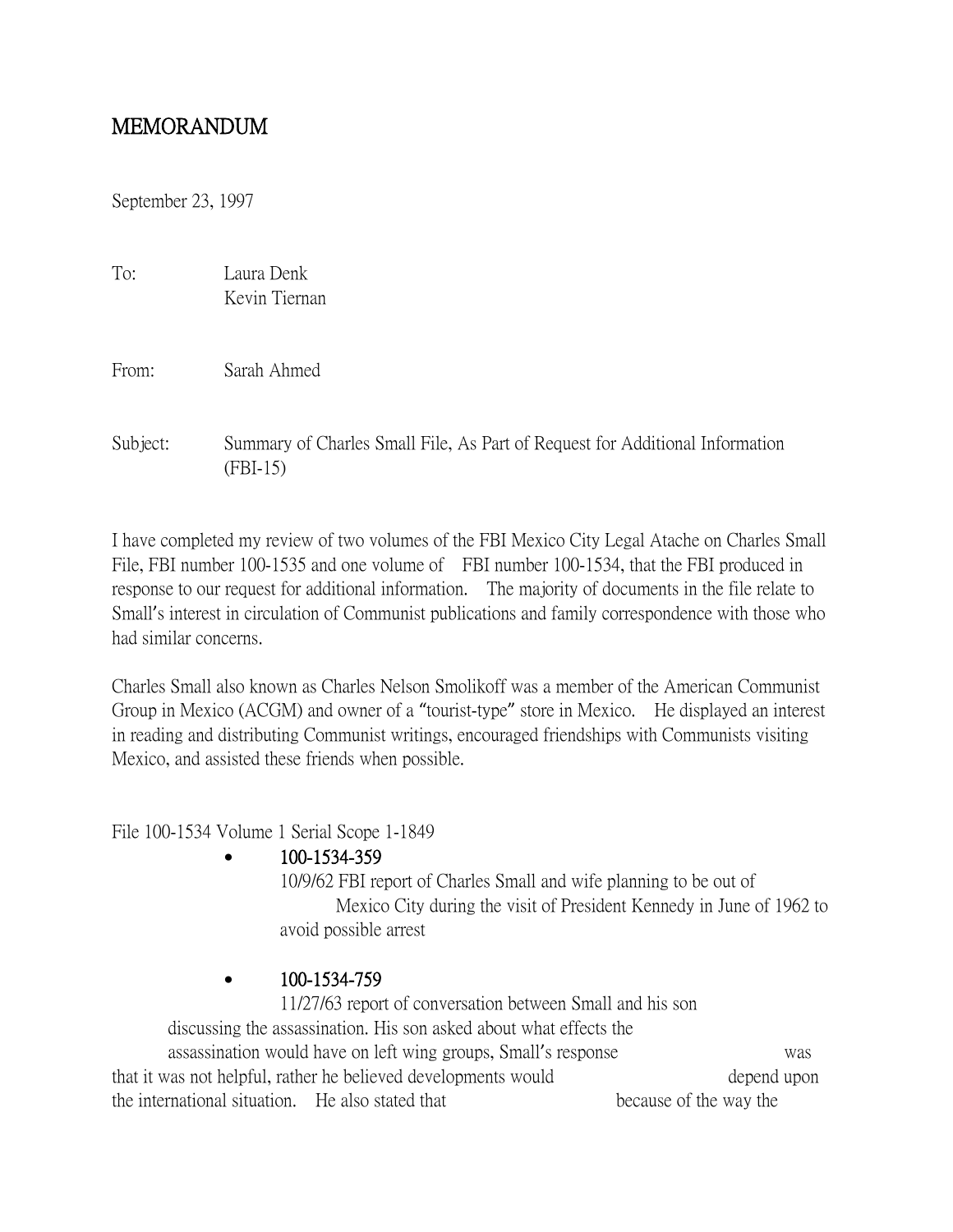Kennedy administration was heading in terms of the left, there might have been a crackdown on leftists (page U).

## $\bullet$  100-1534-759

11/18/64 report that Charles Small worried that he may have met Lee Harvey Oswald during Oswald's trip to Mexico since many visiting Communists go to his store (page B).

File 100-1535 Volume 1 Serial Scope 1-2231

• no assassination records

File 100-1535 Volume 2 Serial Scope 2232-2265

• no assassination records